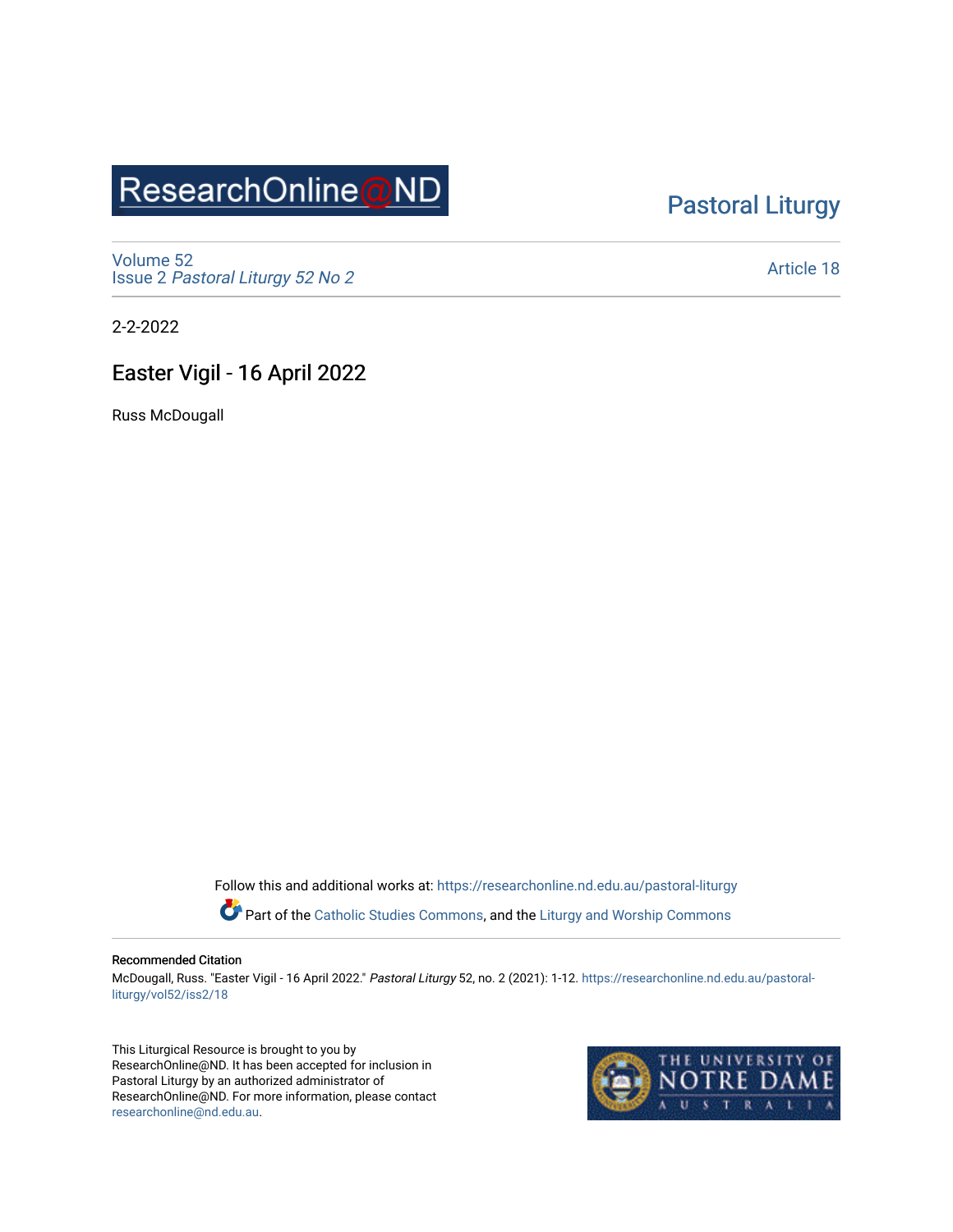

# **16 April 2022**

# Easter Vigil in the Holy Night

Reflection by Russ McDougall

# **Celebration of the Sacraments of Initiation**

by Vincent Glynn

The usual and most appropriate time for the celebration of the Sacraments of Initiation is the Easter Vigil. 'The third step in the Christian Initiation of Adults is the celebration of the sacraments of baptism, confirmation, and eucharist**.** Through this final step the elect, receiving pardon for their sins, are admitted into the people of God. They are graced with adoption as children of God and are led by the Holy Spirit into the promised fullness of time begun in Christ and, as they share in the Eucharistic sacrifice and meal, even to a foretaste of the kingdom of God' (RCIA 23, 198, 199).

Those who have been fully initiated are now called neophytes. They will enter the final period of the RCIA, the period of post baptismal catechesis or mystagogy. (RCIA 234)

# **Introduction**

The Easter Proclamation announces that 'This is the night!' We begin in darkness like the tomb in the garden and then we celebrate in the light of the Easter Candle as we proclaim Jesus who is the Light, who has come into the world and has conquered death.

# **Collect**

*The oration* Let us pray.

O God, who make this most sacred night radiant

with the glory of the Lord's Resurrection,

stir up in your Church a spirit of adoption,

so that, renewed in body and mind,

we may render you undivided service.

### *Commentary*

This wonderful collect can only suffer from over commentary. It is truly a vigil prayer, since in the 'radiant night' we see the dark give way to light. The glory of the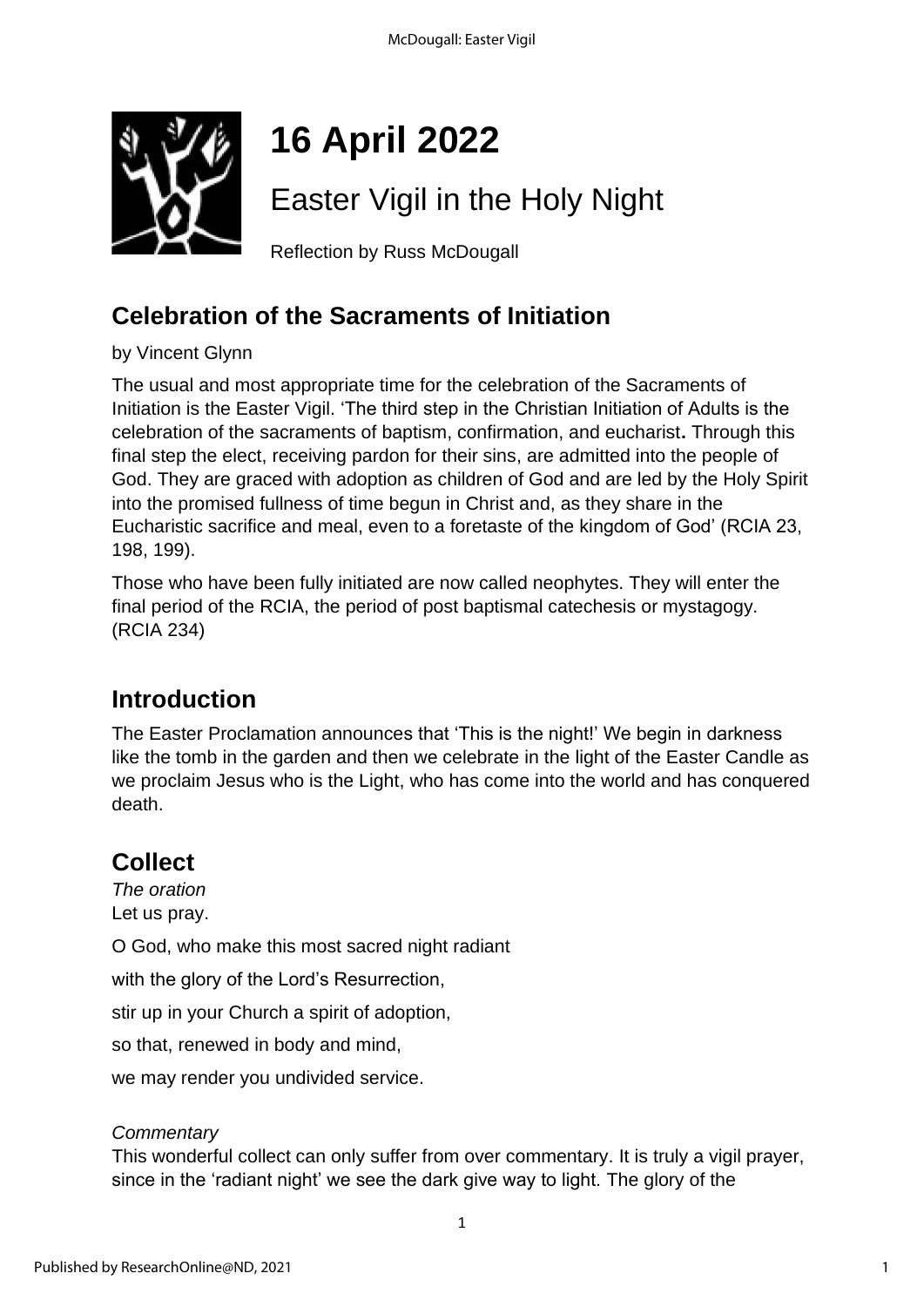resurrection is such that it overcomes all things, and even makes the night sacred. The light is here and now, and we are in its midst! The petition we seek is that God arouse us, stir us up. What follows is a theology of baptism, since it is the consequences of baptism that God is petitioned to bring to the fore. At the centre of the petition is the 'spirit of adoption': the baptised are the adopted daughters and sons of God (Rom 8:17). In this, the oration addresses both those about to be baptised, and those who are to renew their baptismal vows. As adopted in the Spirit, our entire selves are renewed, bodily and spiritually. Our response is simple: undivided service in worship and action. The renewal of creation has begun! Indeed, 'this is the night'.

*A selection of the Old Testament readings for the Vigil follows. They are named according to the Roman Missal.*

# **First Reading**

### **Genesis 1:1 – 2:4a**

According to an ancient Midrash, a rabbinic commentary on this story of creation, when God said, 'Let us make humanity in our image,' Truth spoke up and protested. 'Human beings will use their tongues to lie, and trample truth underfoot.' Then Peace also objected: 'Why should this creature, so full of strife and contention, appear on the earth to disturb the peace and harmony of creation?' Then the soft voice of Love was heard: 'Sovereign of the Universe, if you create human beings in your image, they will be noble creatures striving to imitate your attributes. Endowed with your Spirit, they will seek out those who are distressed to comfort them, raising up those who are bowed down in spirit, speaking peace to the heart of the widow, and giving shelter to orphans.' The Creator approved the voice of Love and called humankind into being.

## **Responsorial Psalm**

### **Psalm 104:1-2a, 5-6, 10 and 12, 13-14 and 35c**

*Lord, send out your Spirit, and renew the face of the earth.*

### **Third Reading** (This reading is obligatory)

### **Exodus 14:15 – 15:1**

Many of the ancient sages were uncomfortable with this song, even though it celebrates *God's* victory, because it seems to rejoice in the death of others. And so they imagined different endings to the story. According to Rabbi Yohanan, when the sea fell upon the Egyptians, the angels who ministered before God's throne began to sing for joy. But the Holy One rebuked them, saying: 'The work of my hands is being drowned in the sea, and would you sing me songs?' Rabbi Nehuniyah taught that the death of the Egyptians finally moved Pharaoh's heart to repentance. He had scoffed at God, asking Moses: 'Who is the Lord, that I should heed his voice?' But when he saw the destruction he had brought on his own people, Pharaoh joins in the song of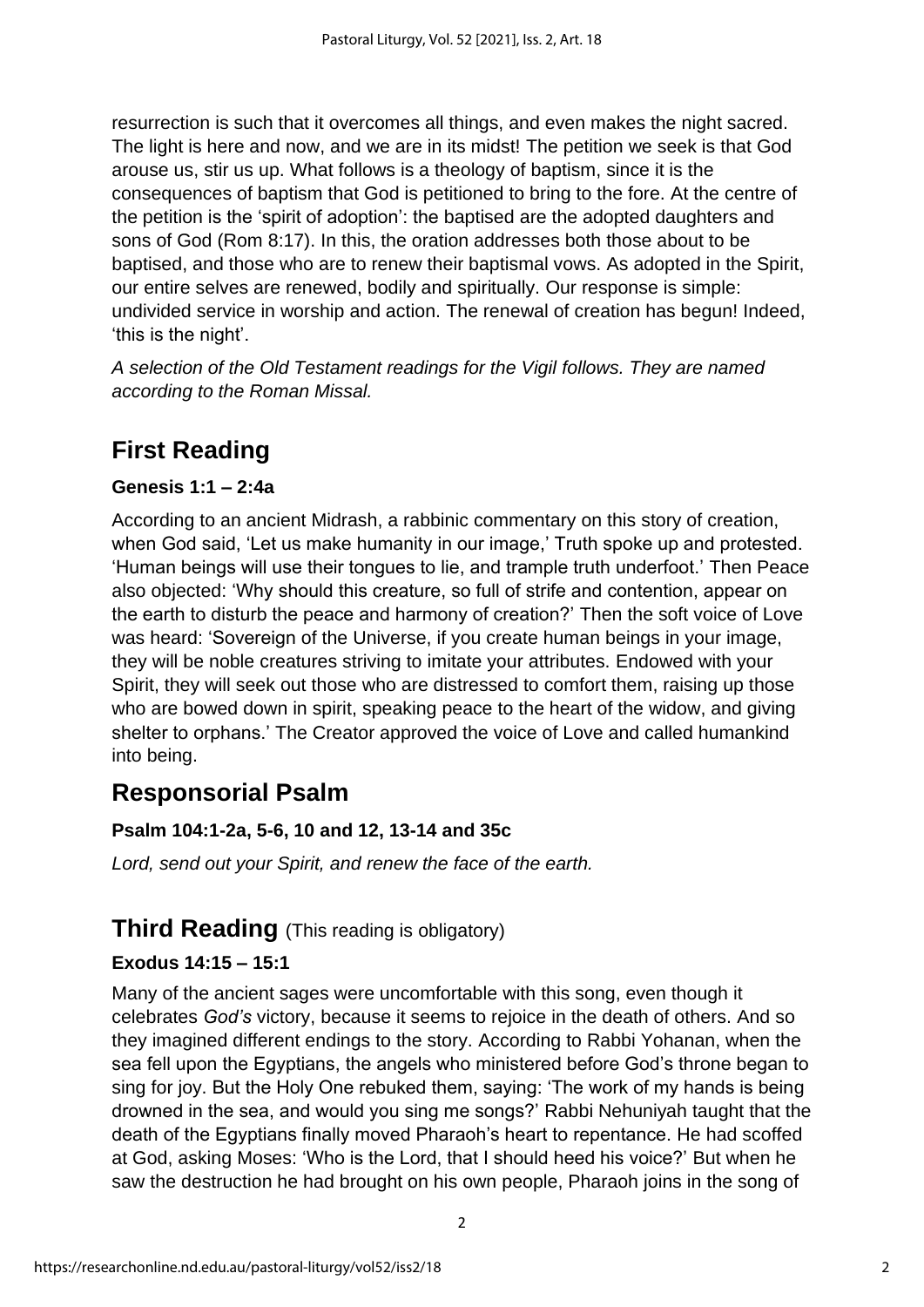Moses and Miriam, expressing his repentance in words similar to those with which he had sinned: 'Who is like you, O Lord, among the mighty? Who is like you, awesome in splendour, worker of wonders?'

These midrashim are reminders to us that the saints among God's people have long understood that what God desires is not the destruction of those perceived as enemies, but their conversion.

# **Responsorial Canticle**

### **Exodus 15:1-6, 17-18**

*Let us sing to the Lord; he has covered himself in glory.*

# **Fifth Reading**

**Isaiah 55:1-11**

In Jewish tradition the water that quenches thirst, gives life to the earth, and does not fail in the purpose for which God sends it, is the Torah, the Word of God. We believe that Word became flesh in Jesus. During the feast of Tabernacles, Sukkot, at which prayers for rain were offered, Jesus stood in the temple and cried out, 'Let anyone who thirsts come to me and drink,' for from his heart rivers of living water flow.

## **Responsorial Canticle**

**Isaiah 12:2-6**

*You will draw water joyfully from the springs of salvation.*

# **Seventh Reading**

**Ezekiel 36:16-28**

All that is has come into being because God is love. Neither the sinfulness and disobedience of our past, nor the violence and tribulations of the present, not the experience of exile or even death itself, can separate us from that love. As Ezekiel reminds us, redemption comes to us not because of anything we've done, but because of who God is. From God's point of view, creation and redemption are one action, because the gift that God gives, and gives again, is life.

# **Responsorial Psalm**

### **Psalm 41:3, 5; 42:3,4**

*Like a deer that longs for running streams, my soul longs for you, my God.*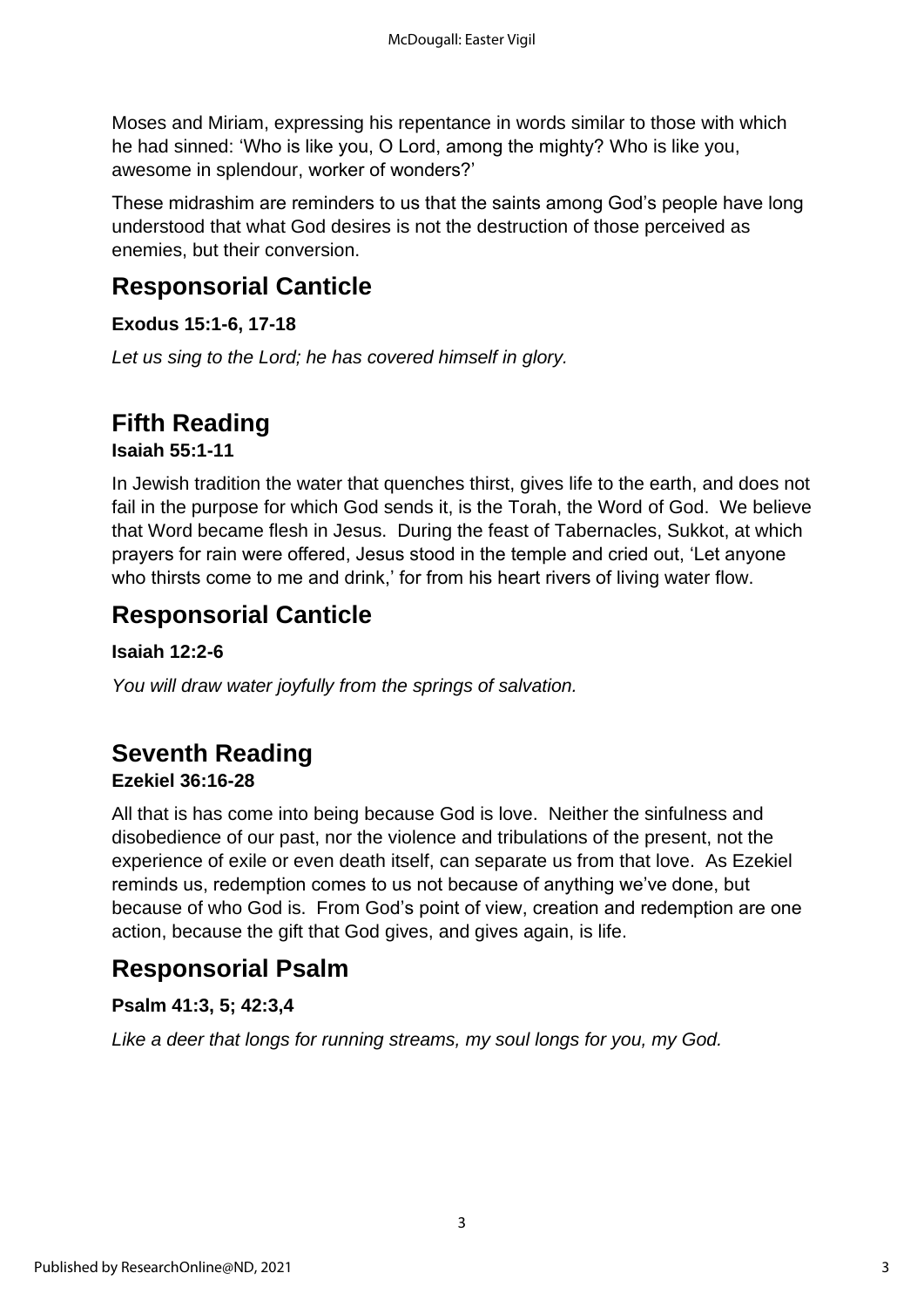### **Epistle** (Introduction by Joe Tedesco)

### **Romans 6:3-11**

Paul reminds all Christians that our baptism is an enjoining with Christ in the paschal mystery; as we enter into the tomb with Christ we also, necessarily, join Christ in the resurrection.

### **Gospel Acclamation Psalm 118(117):1-2, 16-17, 22-23**

*This is the day the Lord has made; let us rejoice and be glad.* (v. 24)

The Lord's love has no end. Even that which appears abandoned and dead becomes the 'cornerstone' and a marvel to our eyes.

# **Gospel Reading**

### **Luke 24:1-12**

Alleluia! Christ is risen! He is risen indeed. Alleluia!

On this blessed night, we rejoice that over the forces of sin and death, God's love shows itself yet more powerful and enduring.

As the Scriptures have reminded us, it was God's love that called us into being, and has remained steadfast through the ages—

- though we have indeed used our tongues to lie, as Truth anticipated;
- though strife seems second nature to us, as Peace foresaw.

We know that at our worst we human beings are violent, spiteful, small-minded.

Yet, even so, the Eternal One has desired our friendship;

- has pursued us relentlessly through the ages;
- and has rejoiced when hearts have opened up in response to that invitation the hearts of men and women like Abraham and Moses, Hannah and Ruth, Mary and Joseph; and the heart of Jesus, the Beloved Son, the Christ.

On this holy night, we rejoice that this Beloved Son is risen to *new* life that *can* and *does* include us,

- life into which we're drawn through our baptism,
- life which is deepened as we open our hearts more and more to the Love that moves the sun and the stars,
- life that we're invited to share with others, loving generously, as we've been loved, because in the heart of God, who doesn't think in terms of zero-sums, there is room for us all.

If the life of Jesus really does offer us a glimpse into the very heart of God, then we may suspect that his heavenly Father, our heavenly Father, won't rest content until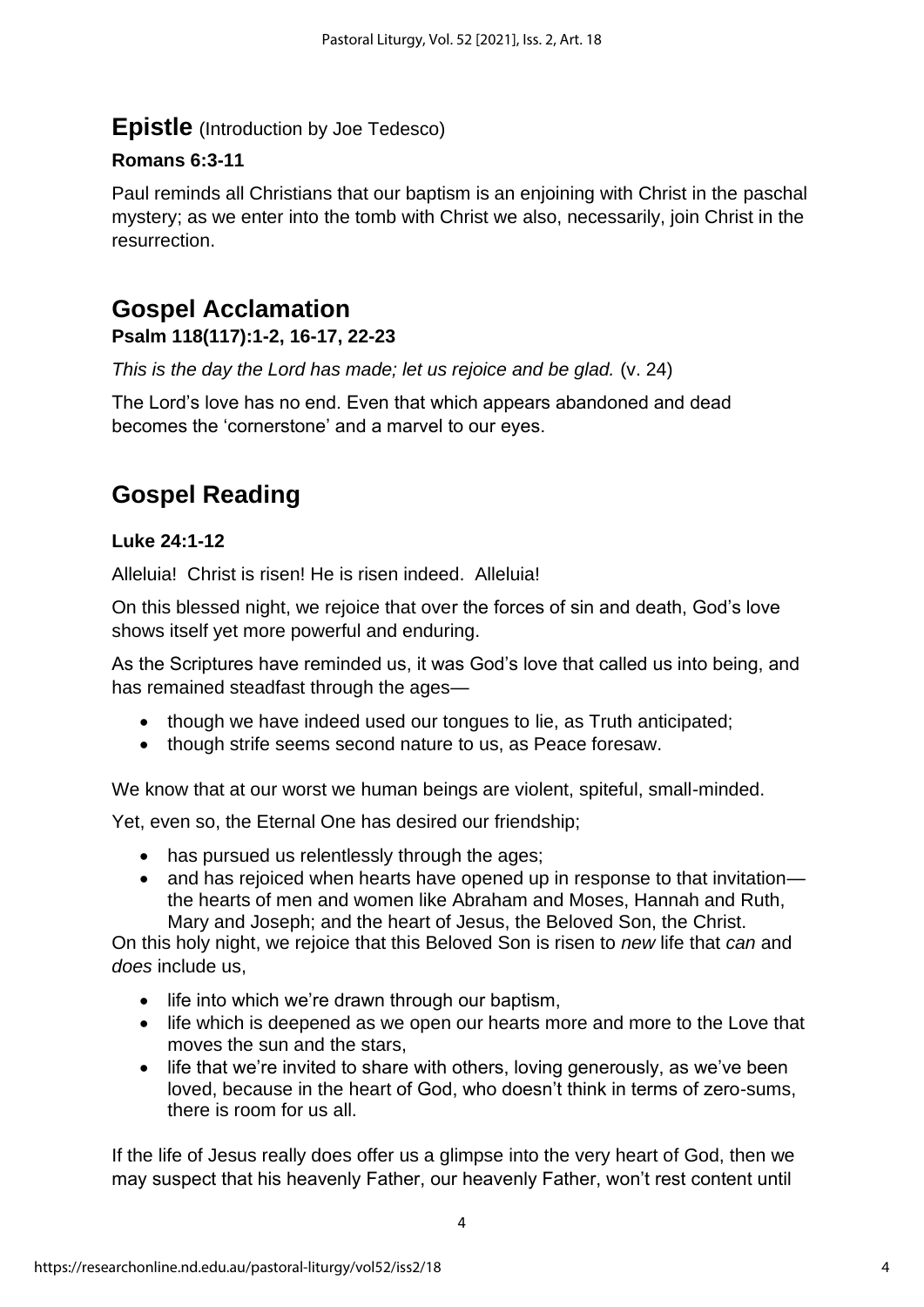he has won over the heart of every one of his sons and daughters, every living creature—and each one of us makes of our life what only each one of us can offer: a gift, given in love to God, a gift given for the sake of our fellow men and women. That's the only sacrifice God hopes for.

On this joyful night we join together in blessing the One who has loved us from all eternity, and who overcomes every death-dealing power to draw us to himself.

Alleluia! Christ is risen! He is risen indeed. Alleluia!



5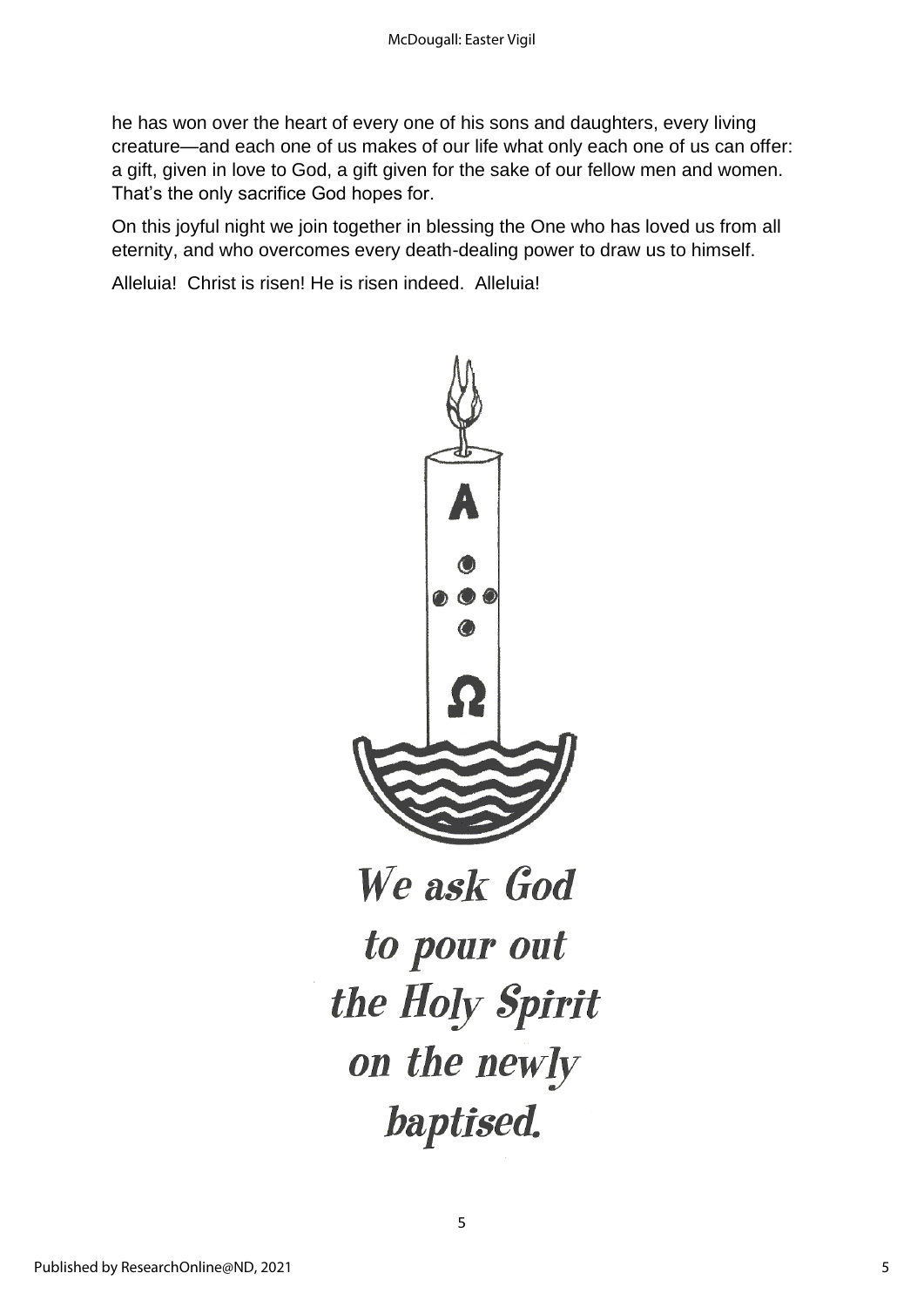Pastoral Liturgy, Vol. 52 [2021], Iss. 2, Art. 18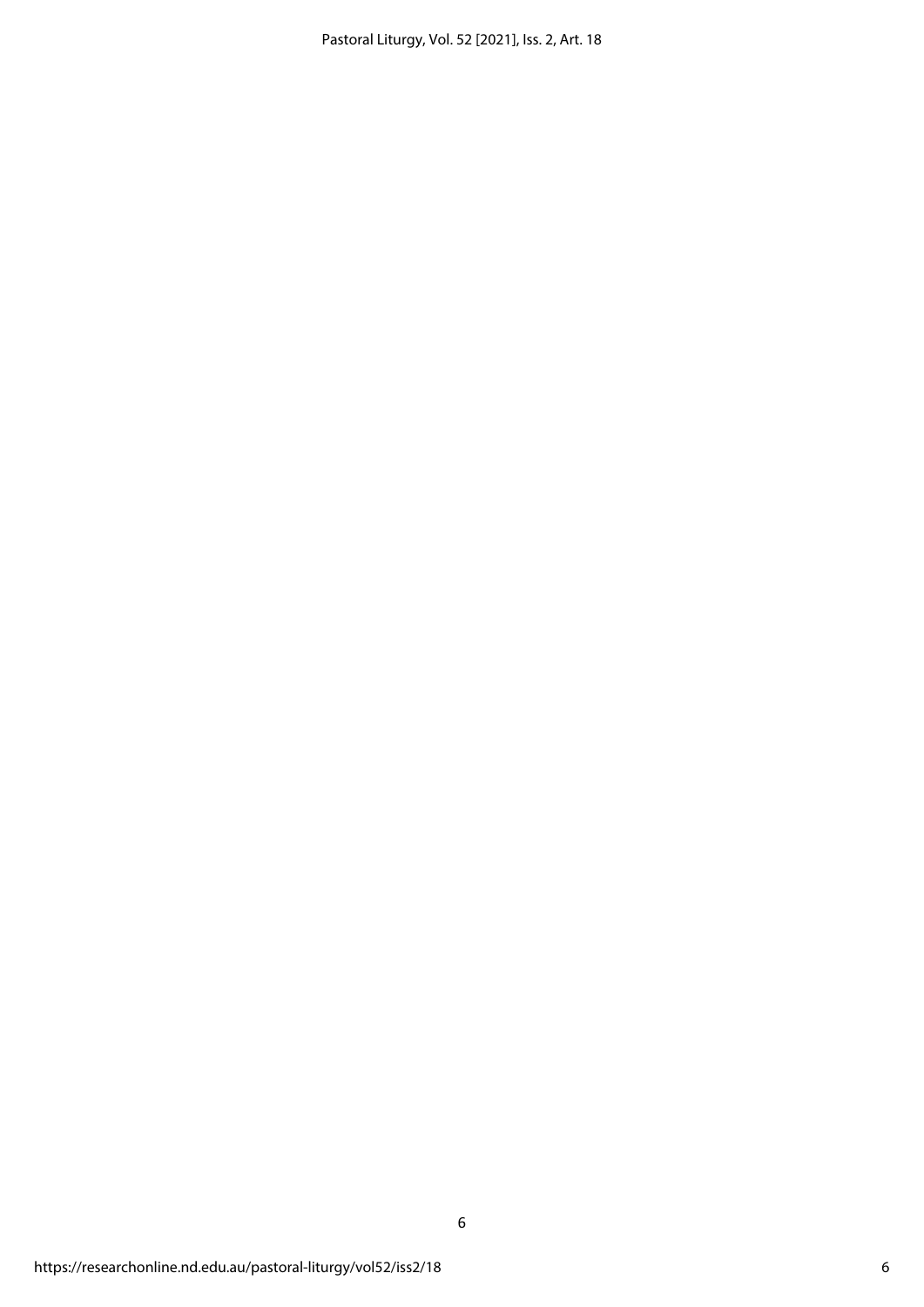# **Prayer of the Faithful**

# **Introduction**

With exultation and joy we proclaim that Christ is risen, and that through him we can now offer our prayers to the Father as so we pray:

## **Petitions**

We pray for the Church, joyful witness to the resurrection of the Lord. For Pope Francis, other leaders of our Church both clergy and lay, and for all Christians who gather in celebration and wonder on this night.

*(Pause)* Lord hear us OR We pray to the Lord.

We pray for peace and reconciliation among all peoples and nations, and for those who have experienced natural disasters.

*(Pause)* Lord hear us OR We pray to the Lord.

We pray for those baptised this night throughout the Church; for those received into full communion in the Catholic Church and confirmed with the gift of the Spirit. *(Pause)* Lord hear us OR We pray to the Lord.

We pray for all Christians who this night celebrate the triumph of life over death; may we announce the victory of Christ over evil as the women did after Jesus said, 'Do not be afraid.'

*(Pause)* Lord hear us OR We pray to the Lord.

We pray for those whose lives have been deeply disturbed by the pandemic, particularly those who rely on religious tourism as in Jerusalem and Bethlehem. May they find support through the generosity of others.

*(Pause)* Lord hear us OR We pray to the Lord.

We pray for all those who suffer persecution as Christians. May they find strength in the resurrection to truly live their faith. *(Pause)* Lord hear us OR We pray to the Lord.

# **Conclusion**

Father, you have already granted us more than we can ask for in the resurrection of Christ. As you answer our prayers through the power of the Spirit, make us ever more faithful to him who is Lord forever and ever.

### **Amen.**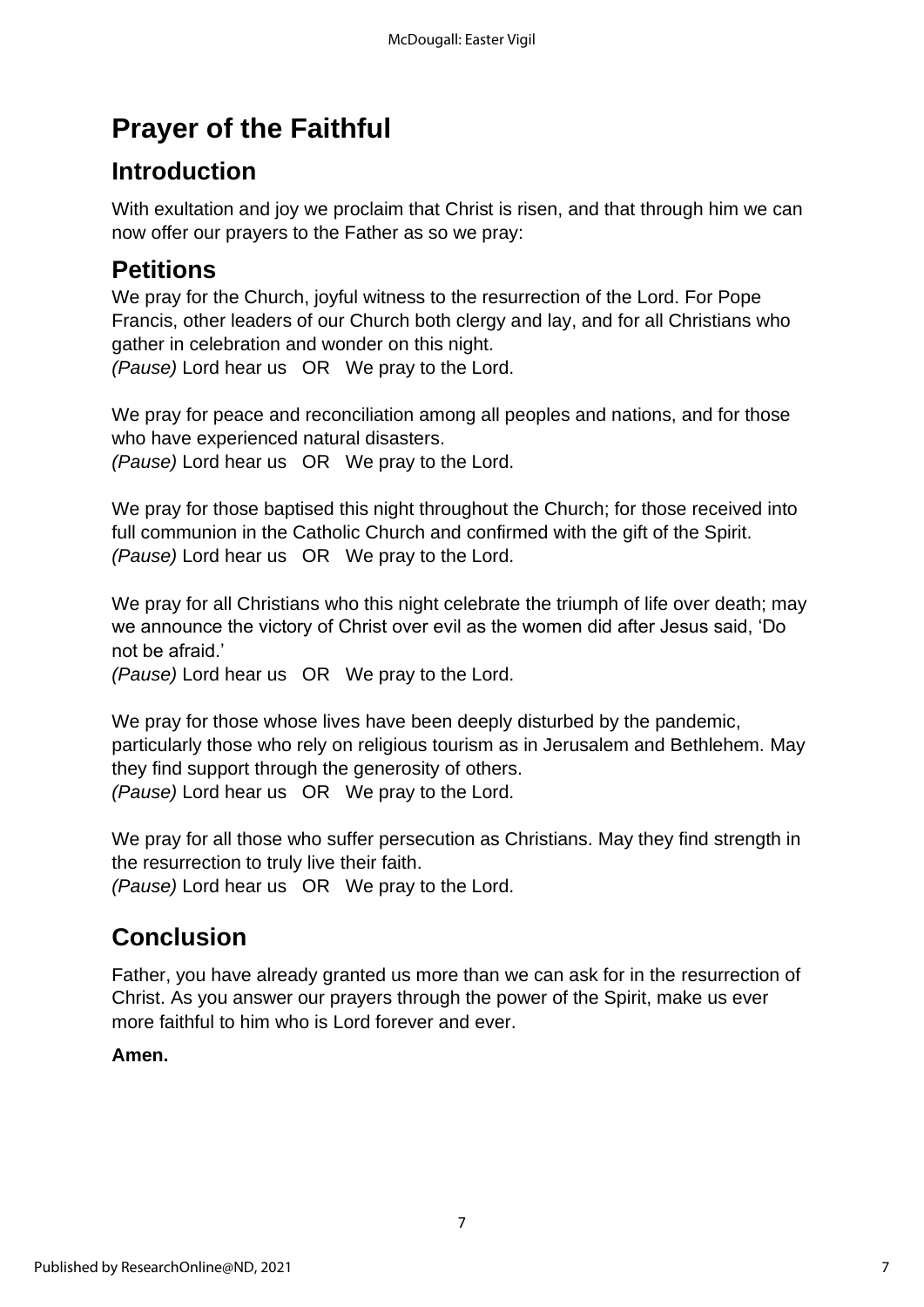## **Music selections by Alessio Loiacono and Chris deSilva**

### **GA**

Sprinkling of Holy Water: Song over the waters. 435 Come to the feast. M Haugen. 400 Water of life. S Dean. 176

Other Hymns for the Liturgy: All you nations. L Deiss. 353 Alleluia No. 1. D Fishel. 360 By your kingly power, O risen Lord. J McAuley/R Connolly. 352 Christ is alive, with joy we sing. P Stotter/ M Vulpius. 365 Christ, be our light. B Farrell. 404 Christ is here. C Walker. 351 Easter Alleluia. M Haugen. 358 Keep in mind. L Deiss. 391 Lift up your hearts. R O'Connor SJ. 416 Make us new. M Coleridge/J Wood. 436 Morning has broken. E Farjeon. Gaelic Melody 537 Now the green blade rises. J Crum/ French Carol. 364 O sons and daughters. J M Neale/ Gregorian Chant. 359 Out of darkness. C Walker. 504 Sing to the mountains. B Dufford SJ. 362

#### **AOV1**

Sprinkling of Holy Water: Come to the feast. M Haugen. 151 Come to the water. F Andersen. 74

Other Hymns for the Liturgy: Alleluia No. 1. D Fishel. 15 I have seen the Lord. B Hurd. 98 Keep in mind. L Deiss. 180 Morning has broken. E Farjeon/ Gaelic Melody. 135 Out of darkness. C Walker. 134 Sing to the Lord. O Alstott. 46 Sing to the mountains. B Dufford SJ. 92

### **AOV2**

Christ, be our light. B Farrell. 3 Easter people. D Light. 147 Now the green blade rises. J Crum/ French Carol. 131

### **AOV4Kids**

Come into God's presence singing. Traditional. 33 Sing new songs of joy. M Mangan. 57 Living in the light. L Good. 66 Rejoice in the Lord. Traditional melody. 75 Easter Alleluia. M Mangan. 80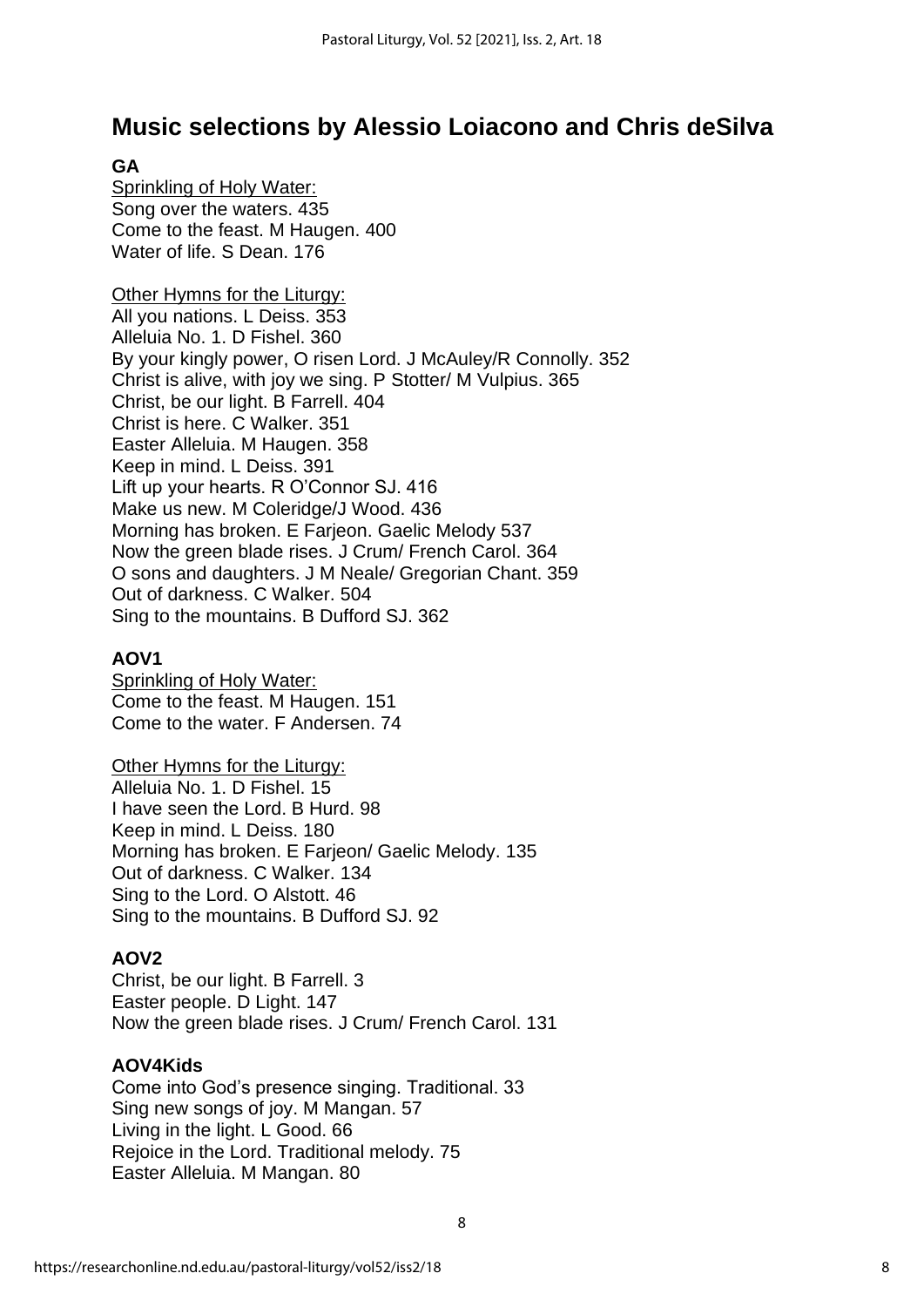Liturgy of Baptism: Processional antiphon

#### **CWB**

We come to you, Lord Jesus. Ralph Verdi CPPS. 279a We come to you, Lord Jesus. Arthur Hutchings. 279b

### Litany of the Saints

**CWB**

Litany of the saints. Chant, arr. Percy Jones. 280 **CWBII**

Litany of the saints. ICEL. 131

#### Blessing of water

**CWB**

Springs of water. Percy Jones. 282a Springs of water. ICEL. 282b

#### **CWBII**

Springs of water, bless the Lord. ICEL. 104 Springs of water, bless the Lord. ICEL. 337 Springs of water, bless the Lord. ICEL. 338

### Acclamations after baptisms

#### **CWB**

Blessed be God, who chose you. Arthur Hutchings. 283a Blessed be God, who chose you. Christopher Willcock SJ. 283b You have put on Christ. Howard Hughes SM. 283c You have put on Christ. Percy Jones. 283d You are God's work of art. Christopher Willcock SJ. 283e Rejoice, you newly baptized. Arthur Hutchings. 283f **CWBII** You have put on Christ. ICEL. 105

Renewal of baptismal promises

### **CWB**

This is our faith. Arthur Hutchings. 286c **CWBII** This is our faith. ICEL. 109

### Sprinkling of Holy Water

### **CWB**

Cleanse us, Lord. Douglas Mews. 543 Cleanse us, Lord. Ralph C. Verdi CPPS. 544 **CWBII** I saw water flowing. ICEL. 29 If we have died to ourselves in Jesus. Marty Haugen. 30 You springs and all that moves. The Grail. 31 Springs of living water. Bernard Kirkpatrick. 32

Offertory Processional **CWB** Now the green blade rises. John M. C. Crum. 756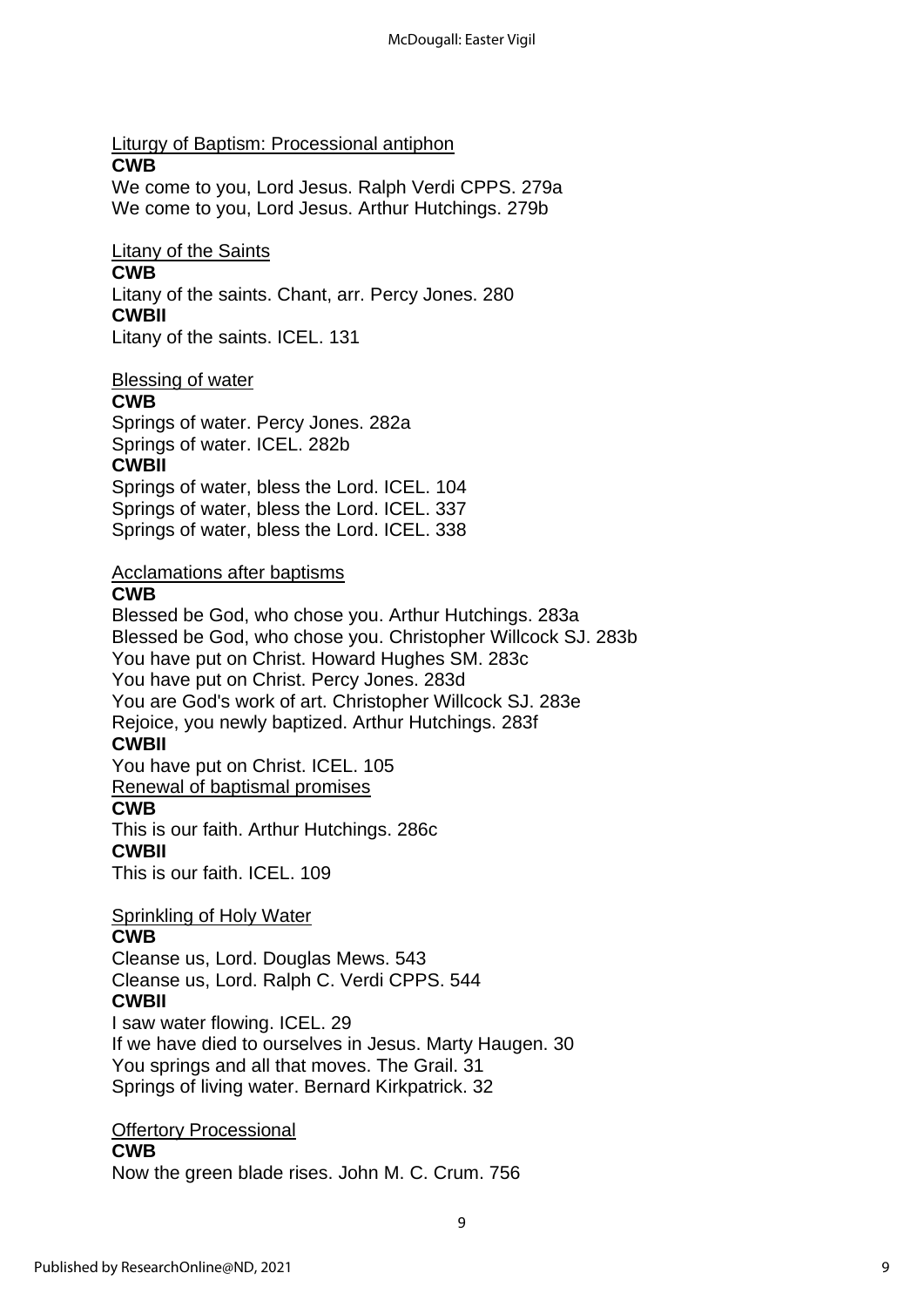### **CWBII**

Now the green blade rises. John M. C. Crum. 363 Surrexit Christus, alleluia! Taizé Community. 365

#### Communion Processional

**CWB** By your kingly power. James Phillip McAuley. 633 **CWBII** By your kingly power, O risen Lord. James Phillip McAuley. 352 Through the Red Sea brought at last. Ronald Arbuthnot Knox. 342

**Dismissal CWB** Go in the peace of Christ. 288 **CWBII** Easter dismissal. ICEL. 339/340

Recessional Song **AOVNG** Jesus is risen. Monica O'Brien. 82 **CWB** Christ the Lord is risen again. Michael Wiesse. 646 Easter glory fills the sky. James Quinn SJ. 671 **CWBII** Christ the Lord is ris'n again. Michael Wiesse. 354 Easter glory fills the sky. James Quinn SJ. 358 Jesus Christ is ris'n today. Charles Wesley *et al.* 360 Thine be the glory, risen, conqu'ring Son. Edmond Louis Budry. 368 This day was made by the Lord. Christopher Walker. 369 **S&S2** Glory in the cross. Dan Schutte. 313 Join in the dance. Dan Schutte. 321

### **Psalms Selected by Chris deSilva and Angela McCarthy**

The Easter Vigil, First Reading Psalm 103: *Lord, send out your Spirit, and renew the face of the earth.* Psalm 103: Percy Jones. CWB 267 Psalm 104: Lord, send out your spirit. Roger Heagney. GA 63 Psalm 104(103): Jenny O'Brien. JOBF pg. 12 Lord, send out your spirit: Paul Mason. PM pg. 82 Lord, send out your Spirit: Tony Alonso. LPSF pg. 32

The Easter Vigil, First Reading (alternate psalm) Psalm 32: *The earth is full of the goodness of the Lord.* Psalm 32: Roger Heagney. CWB 268 The earth is full of the goodness of the Lord: Tony Alonso. LPSF pg. 36

The Easter Vigil, Second Reading Psalm 15: *Keep me safe, O God; you are my hope.*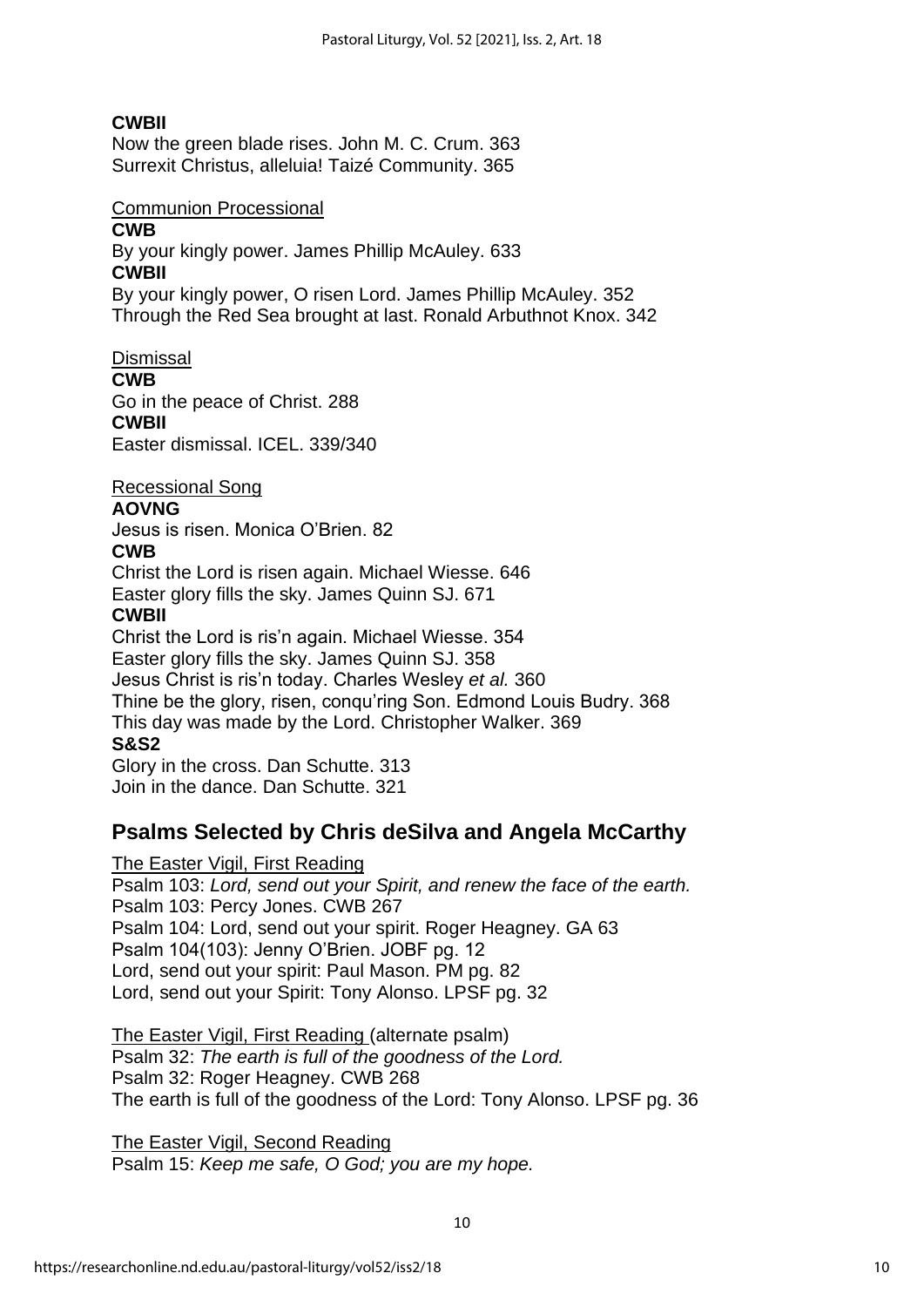Psalm 15: Douglas Mews. CWB 269 Psalm 16 (15): Jenny O'Brien. JOBF pg. 14 You are my inheritance: Tony Alonso. LPSF pg. 38

#### The Easter Vigil, Third Reading

Exodus 15: *Let us sing to the Lord; he has covered himself with glory.* Exodus 15: Douglas Mews. CWB 270 Response to the third reading: Douglas Mews. GA 340 Exodus 15: Jenny O'Brien. JOBF pg. 16 Let us sing to the Lord: Paul Mason. PM pg. 112 Let us sing to the Lord: Marty Haugen. LPSF pg. 42

#### The Easter Vigil, Fourth Reading

Psalm 29: *I will praise you, Lord, for you have rescued me.* Psalm 29: Douglas Mews. CWB 271 Psalm 30: I will praise you, Lord: Jenny O'Brien. GA 29 Psalm 30 (29): Jenny O'Brien. JOBF pg. 18 I will praise you Lord: Marty Haugen. LPSF pg. 46

#### The Easter Vigil, Fifth Reading

Isaiah 12: *You will draw water joyfully from the springs of salvation.* Isaiah 12: Robert J. Batastini/Ernest Rayson SSS. CWB 272 Isaiah 12: Kathleen Boschetti MSC. CWB 603 Response to the fifth reading: Paul Inwood. GA 341 Isaiah 12:2-6: Jenny O'Brien. JOBF pg. 20 You will draw water joyfully: Marty Haugen LPSF pg. 49

#### The Easter Vigil, Sixth Reading

Psalm 18: *Lord, you have the words of everlasting life.* Psalm 18: C. Alexander Peloquin. CWB 273 Psalm 19 (18): Jenny O'Brien. JOBF pg. 22 Lord, you have the words: Paul Mason. PM pg. 6 Lord, you have the words of everlasting life: Tony Alonso LPSF pg. 52

The Easter Vigil, Seventh Reading

Psalm 41: *Like a deer that longs for running streams, my soul longs for you, my God.* Psalms 41/42: Kathleen Boschetti MSC. CWB 274 Psalm 42 (41): Jenny O'Brien. JOBF pg. 24 Like a deer that longs for running streams: Marty Haugen LPSF pg. 54 Easter Vigil, Seventh Reading (alternate psalm) Psalm 50: *Create a clean heart in me, O Lord.* Psalm 50: Kathleen Boschetti MSC. CWB 275 Psalm 50 (51): Frank Schoen. CWB 596b Psalm 51 (50): Jenny O'Brien. JOBF pg. 26 Create a clean heart in me: Paul Mason. PM pg. 44 Create a clean heart in me, O God: Marty Haugen LPSF pg. 58

The Easter Vigil, Gospel Acclamation Psalm 117: *Alleluia! Alleluia! Alleluia!* Psalm 117: Gregorian Chant/ Percy Jones. CWB 277